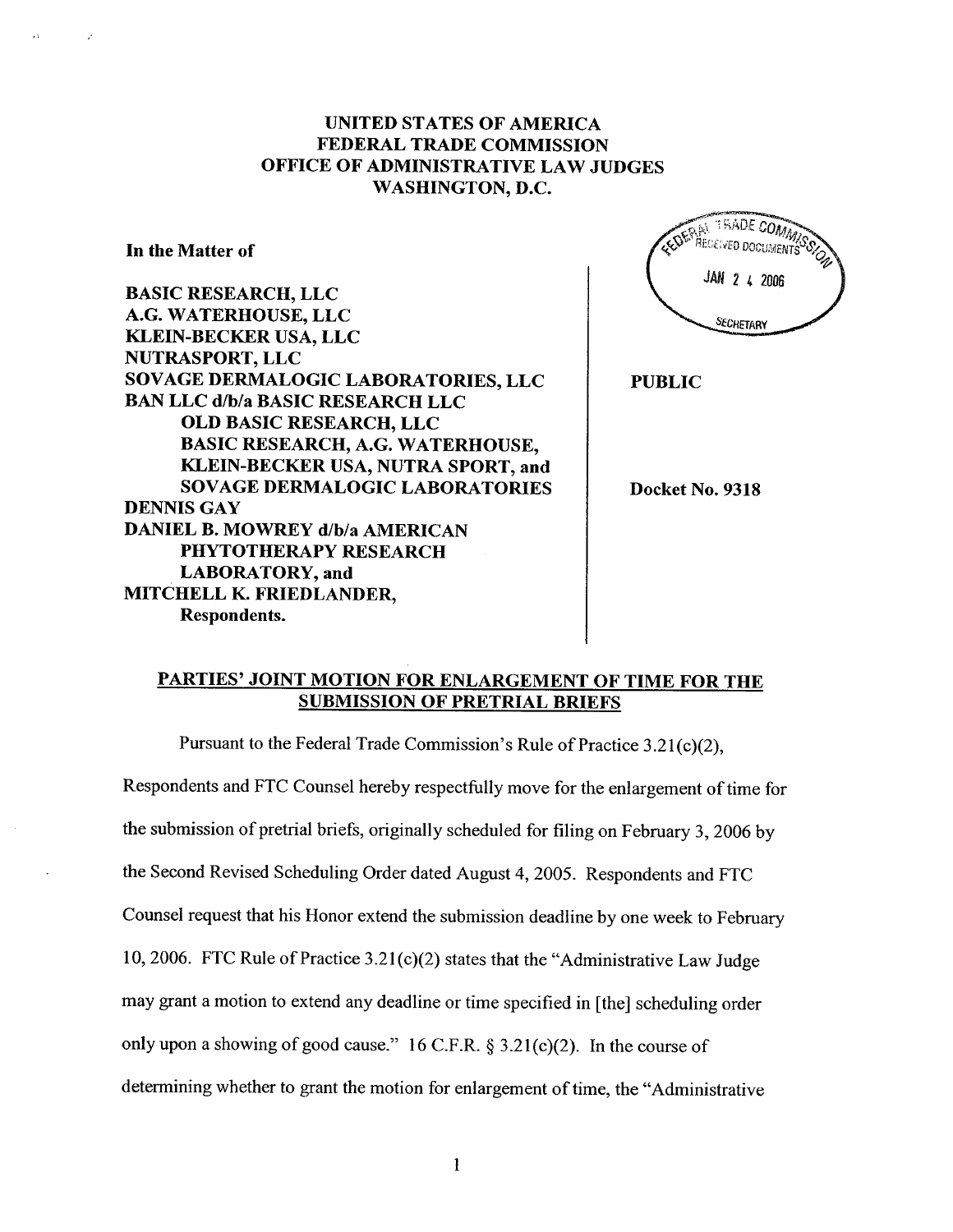Law Judge shall consider any extensions already granted, the length of the proceedings to date, and the need to conclude the evidentiary hearing and render an initial decision in a timely manner." Id.

Good cause is demonstrated if a party seeking to extend a deadline demonstrates that a deadline cannot reasonably be met despite the diligence ofthe party seeking the extension. Bradford v. Dana Corp., 249 F.3d 807, 809 (8<sup>th</sup> Cir. 2001); Sosa v. Airprint Systems, Inc., 133 F.3d 1417, 1418  $(11<sup>th</sup> Cir. 1998)$ ; Johnson v. Mammoth Recreations, Inc., 975 F.2d 604, 607 (9<sup>th</sup> Cir. 1992); Fed. R. Civ. P. 16 Advisory Committee Notes (l983 amendment). His Honor has previously stated in an Order granting a joint motion for an extension, dated October 12, 2004, that "when requesting an extension based on good cause, the reasons therefore shall be specifically explained in the motion - general statements will not suffice." Pursuant to this instruction, FTC Counsel and all Respondents present their reasons below.

- 1. The size of the factual record in this case, over 61 000 pages, is extraordinary and cannot reasonably be evaluated in its entirety by the present deadline.
- 2. Counsel for both sides are stil actively engaged in negotiating the reduction in the volume of exhibits and, so, the record upon which the findings wil be drafted is uncertain.
- 3. Not all witnesses have been deposed. Transcripts from recent depositions are not yet in hand of FTC Counsel and Respondents' Counsel.
- 4. All parties involved agree that a one week extension wil not modify any preexisting dates established in the Scheduling Order or materially alter the positions

 $\overline{2}$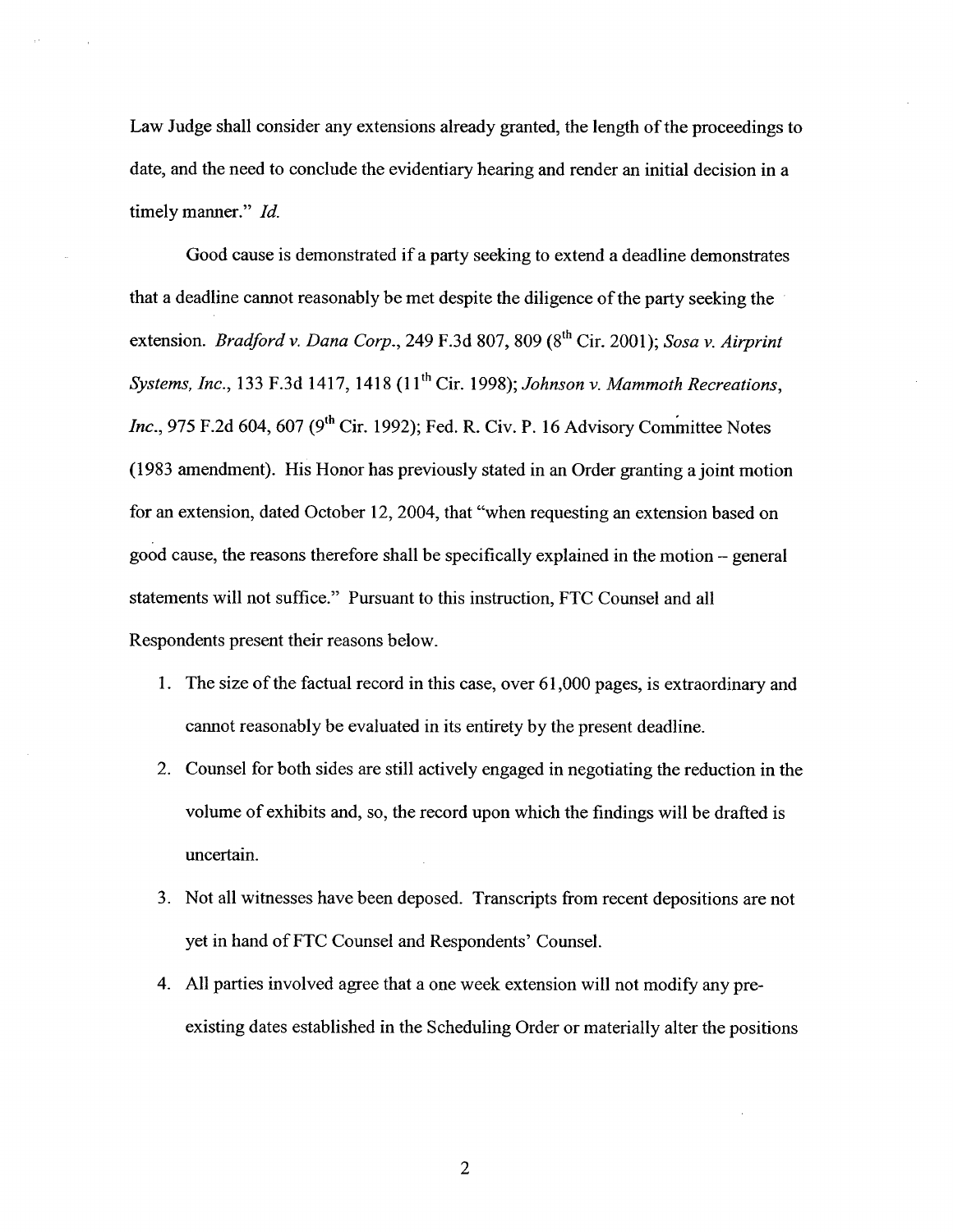of any of the parties. See In re Dura Lube Corp., 1999 F.T.C. Lexis 250, \*1 (July 21, 1999).

5. Good cause exists to justify this brief extension. The February 3, 2006 deadline does not provide sufficient time for the parties to complete the work necessary for full compliance with the pretrial brief requirements.

Good cause having been demonstrated, the parties respectfully request that his Honor extend the time for filing pretrial briefs to February 10, 2006.

Respectfully submitted

Jonathan W. Emord  $H$ mord & Associates, P.C. 1800 Alexander Bell Drive Suite 200 Reston, VA 20191 Tel. (202) 466-6937 Fax (202) 466-6938

Stephen E. Nagin Nagin, Gallop & Figueredo, P. 18001 Old Cutler Road, Suite 556 Miami, Florida 33157-6416

Richard D. Burbidge Burbidge & Mitchell 215 South State Street Suite 920 Salt Lake City, UT 84111

Ronald F. Price Peters Scofield Price 340 Broadway Center <sup>111</sup>East Broadway Salt Lake City UT 84111 Email:  $rfp@psplawvers.com$ 

Mitchell K. Friedlander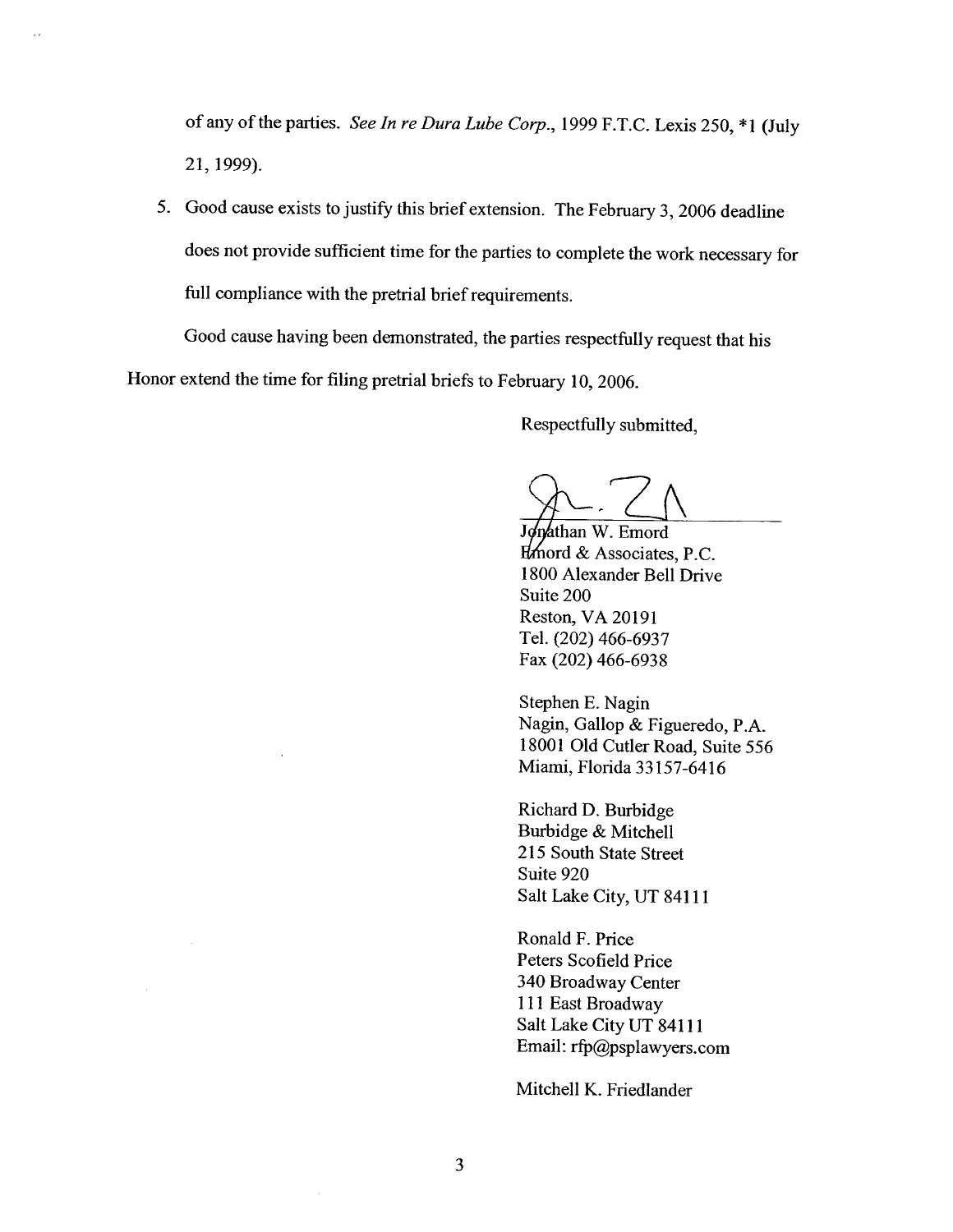c/o Compliance Department 5742 West Harold Gatty Drive Salt Lake City, UT 84116

Pro se.

Laureen Kapin Lemuel Dowdy Walter C. Gross Joshua S. Milard (202) 326-2454 Edwin Rodriguez (202) 326-3147 Laura Schneider (202) 326-3237 (202) 326-2981 (202) 326-3319 (202) 326-2604

Division of Enforcement Federal Trade Commission 600 Pennsylvania Avenue, N. Washington, D.C. 20580

Dated: January 24, 2006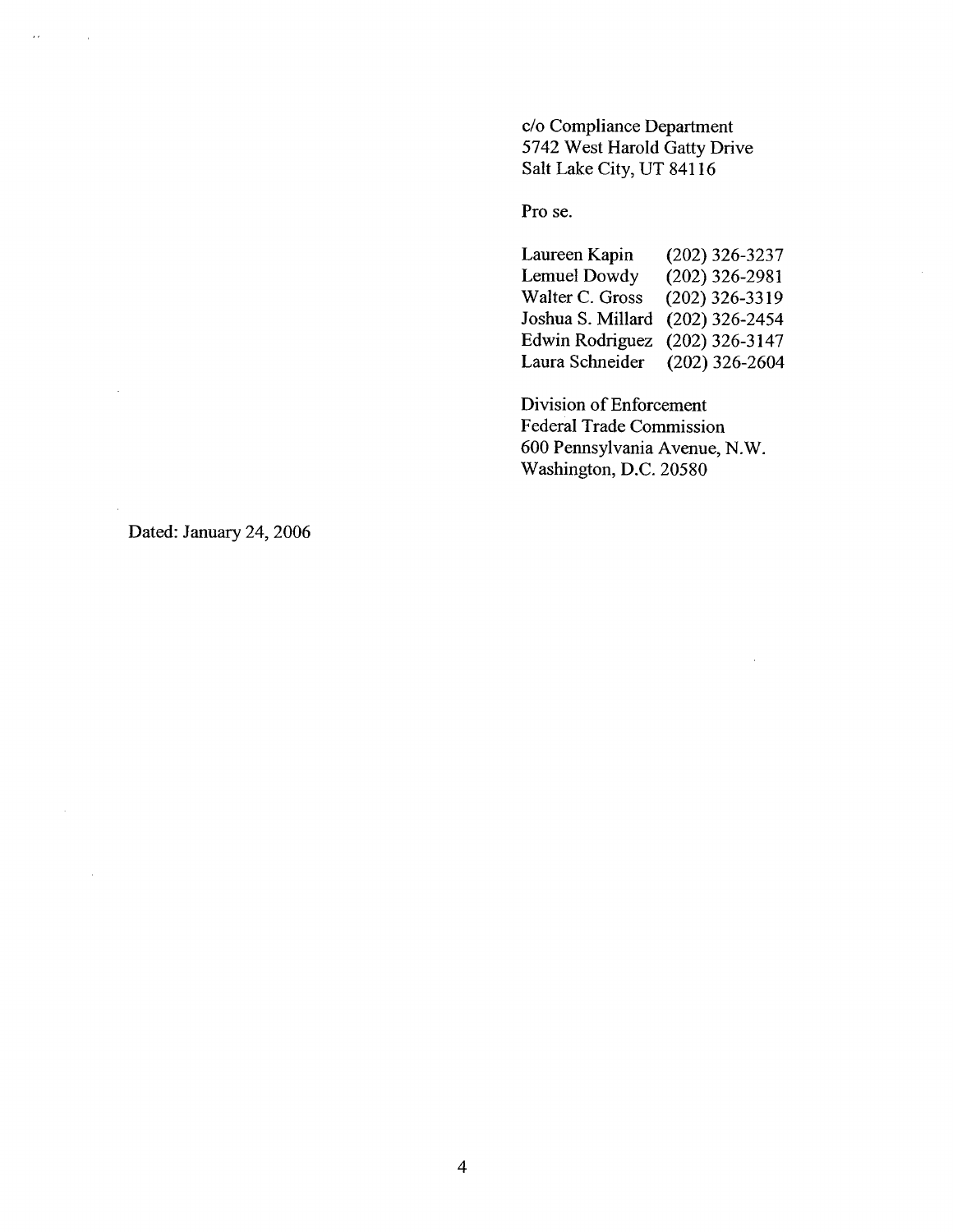# UNITED STATES OF AMERICA FEDERAL TRADE COMMISSION OFFICE OF ADMINISTRATIVE LAW JUDGES WASHINGTON, D.

 $\mathbf{I}$ 

 $\overline{\phantom{a}}$ 

In the Matter of

| <b>BASIC RESEARCH, LLC</b>              |                 |
|-----------------------------------------|-----------------|
| A.G. WATERHOUSE, LLC                    |                 |
| <b>KLEIN-BECKER USA, LLC</b>            |                 |
| <b>NUTRASPORT, LLC</b>                  |                 |
| SOVAGE DERMALOGIC LABORATORIES, LLC     | <b>PUBLIC</b>   |
| <b>BAN LLC d/b/a BASIC RESEARCH LLC</b> |                 |
| <b>OLD BASIC RESEARCH, LLC</b>          |                 |
| BASIC RESEARCH, A.G. WATERHOUSE,        |                 |
| KLEIN-BECKER USA, NUTRA SPORT, and      |                 |
| <b>SOVAGE DERMALOGIC LABORATORIES</b>   | Docket No. 9318 |
| <b>DENNIS GAY</b>                       |                 |
| <b>DANIEL B. MOWREY d/b/a AMERICAN</b>  |                 |
| PHYTOTHERAPY RESEARCH                   |                 |
| <b>LABORATORY</b> , and                 |                 |
| MITCHELL K. FRIEDLANDER,                |                 |
| Respondents.                            |                 |
|                                         |                 |

### ORDER GRANTING PARTIES' JOINT MOTION FOR ENLARGEMENT OF TIME FOR THE SUBMISSION OF PRETRIAL BRIEFS

On January 24 2006, FTC Counsel and Respondents filed a joint motion for enlargement of time for the submission of pretrial briefs. The parties requested that the submission deadline be extended by one week to February 10, 2006. Parties have demonstrated good cause for the extension of the pretrial brief filing deadline due to the volume of materials involved and the fact that there are outstanding depositions which need to be included in the record. Accordingly, FTC Counsel's and Respondents' joint motion is GRANTED.

It is hereby ORDERED that the Parties' Joint Motion for Enlargement of Time for the Submission of Pretral Briefs is hereby granted, and the filing deadline is extended to February 10, 2006.

ORDERED:

Stephen J. McGuire Chief Administrative Judge

Date: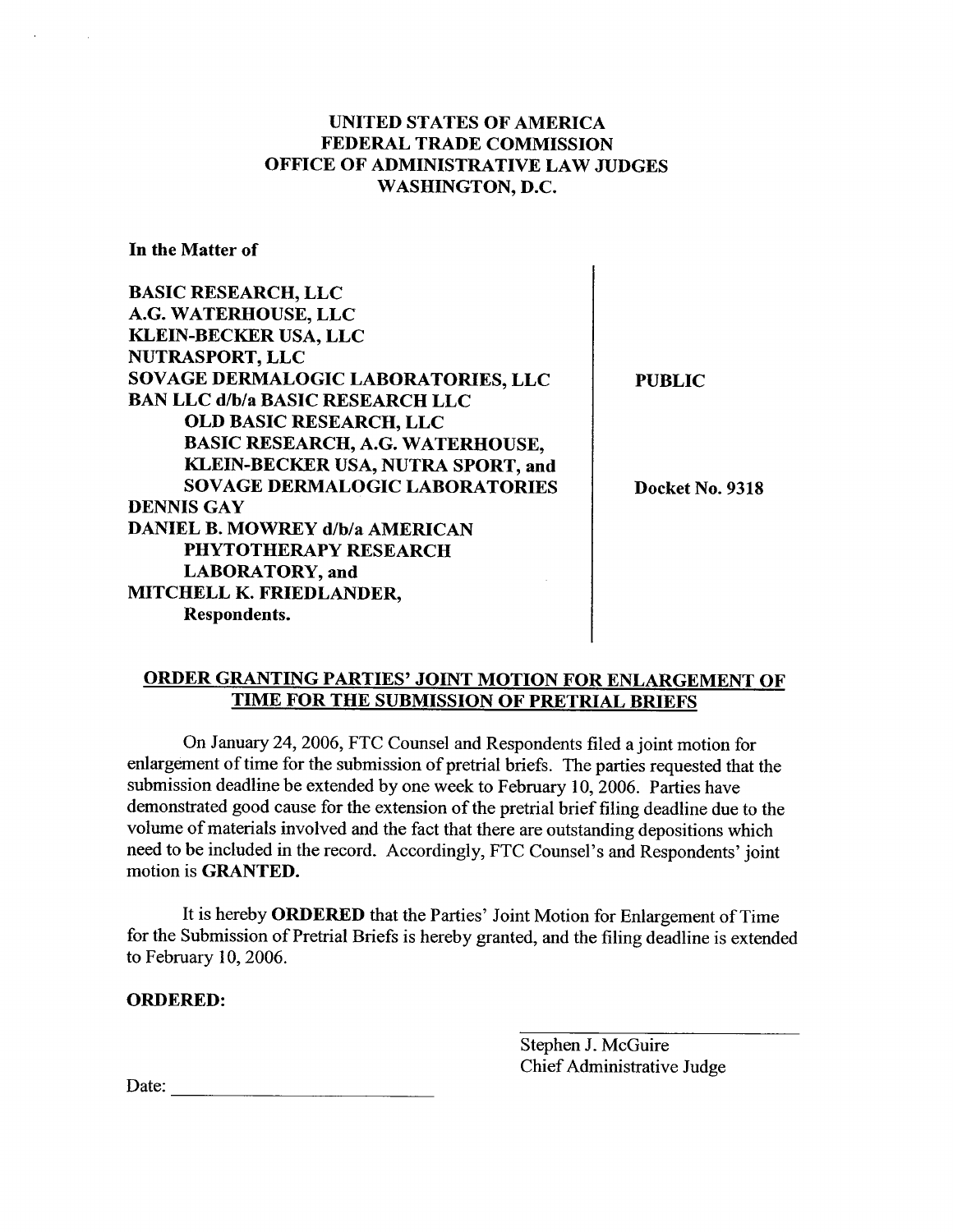## FEDERAL TRADE COMMISSION OFFICE OF ADMINISTRATIVE LAW JUDGES WASHINGTON, D.

In the Matter of

 $\sim$ 

| <b>BASIC RESEARCH, LLC</b>              |                 |
|-----------------------------------------|-----------------|
| A.G. WATERHOUSE, LLC                    |                 |
| <b>KLEIN-BECKER USA, LLC</b>            |                 |
| NUTRASPORT, LLC                         |                 |
| SOVAGE DERMALOGIC LABORATORIES, LLC     | <b>PUBLIC</b>   |
| <b>BAN LLC d/b/a BASIC RESEARCH LLC</b> |                 |
| <b>OLD BASIC RESEARCH, LLC</b>          |                 |
| <b>BASIC RESEARCH, A.G. WATERHOUSE.</b> |                 |
| KLEIN-BECKER USA, NUTRA SPORT, and      |                 |
| <b>SOVAGE DERMALOGIC LABORATORIES</b>   | Docket No. 9318 |
| <b>DENNIS GAY</b>                       |                 |
| <b>DANIEL B. MOWREY d/b/a AMERICAN</b>  |                 |
| <b>PHYTOTHERAPY RESEARCH</b>            |                 |
| LABORATORY, and                         |                 |
| MITCHELL K. FRIEDLANDER,                |                 |
| Respondents.                            |                 |
|                                         |                 |

### CERTIFICATE OF SERVICE

I hereby certify that on this 24<sup>th</sup> day of January, 2006, I caused the Parties' Joint

Motion for the Enlargement of Time for the Submission of Pretrial Briefs to be filed and

served as follows:

1) an original and one paper copy filed by hand delivery and one electronic copy in PDF fonnat filed by electronic mail to

 $\mathbb{R}^2$ 

Donald S. Clark Secretary U.S. Federal Trade Commission 600 Pennsylvania Avenue, N. Room H-159 Washington, D.C. 20580 Email: secretary@ftc.gov

2) two paper copies delivered by hand delivery to: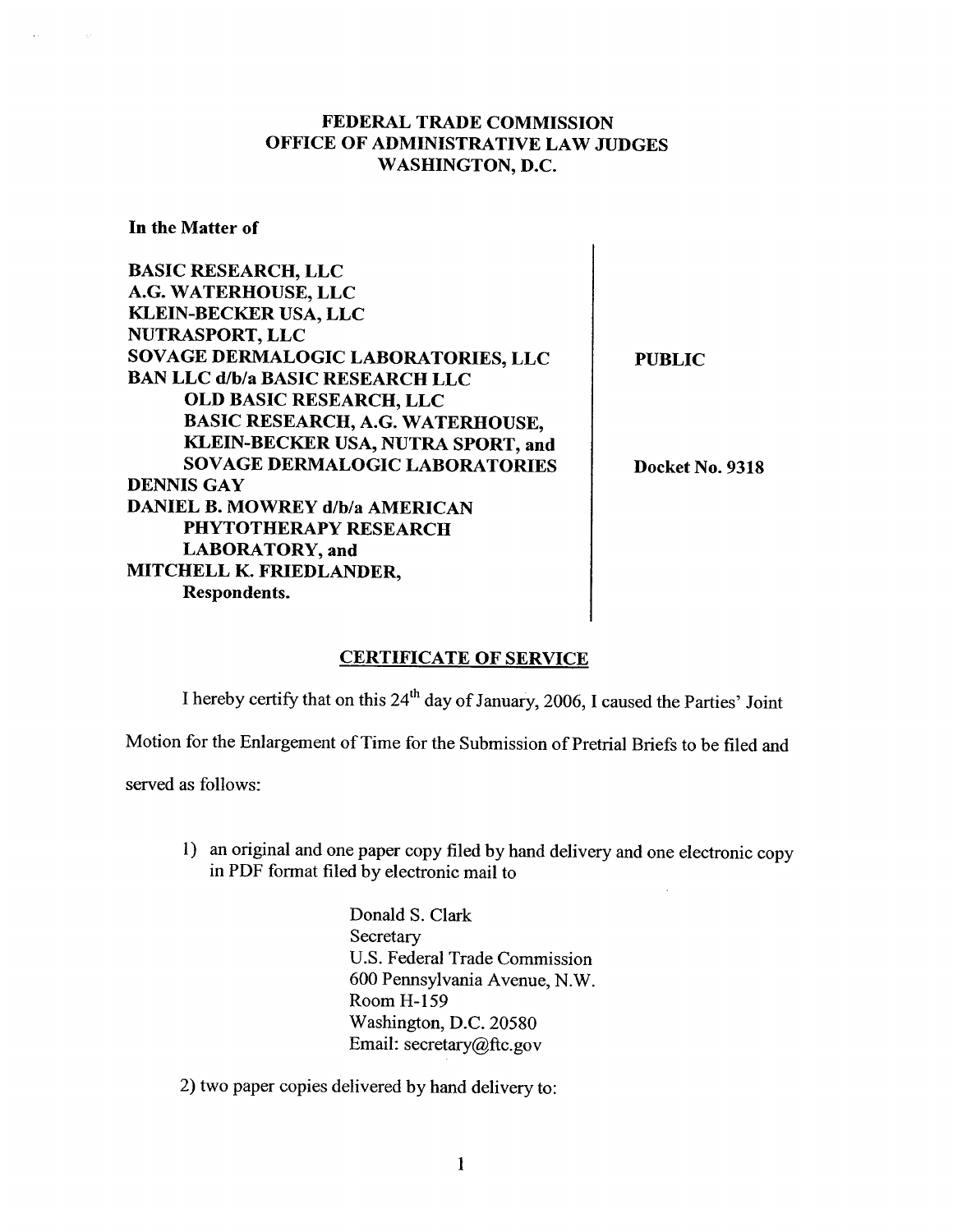The Hon. Stephen J. McGuire Chief Administrative Law Judge U.S. Federal Trade Commission 600 Pennsylvania Avenue, N. Room H-112 Washington, D.C. 20580

3) one paper copy by first class U.S. Mail to:

James Kohm Associate Director, Enforcement U.S. Federal Trade Commission 601 New Jersey Avenue, N. Washington, D.C. 20001

4) one paper copy by first class U.S. mail and one electronic copy in PDF fonnat by electronic mail to:

> Laureen Kapin Joshua S. Milard Laura Schneider Walter C. Gross II Lemuel W.Dowdy Edwin Rodriguez U.S. Federal Trade Commission 600 Pennsylvania Avenue, N. Suite NJ-2122 Washington, D.C. 20580 Email: lkapin@ftc.gov  $j$ millard@ftc.gov lschneider@ftc.gov wgross@ftc.gov ldowdy@ftc.gov erodriguez@ftc.gov

Stephen E. Nagin Nagin, Gallop & Figueredo, P. 18001 Old Cutler Road, Suite 556 Miami, Florida 33157-6416 Email: snagin@ngf-law.com

Richard D. Burbidge Burbidge & Mitchell 215 South State Street Suite 920